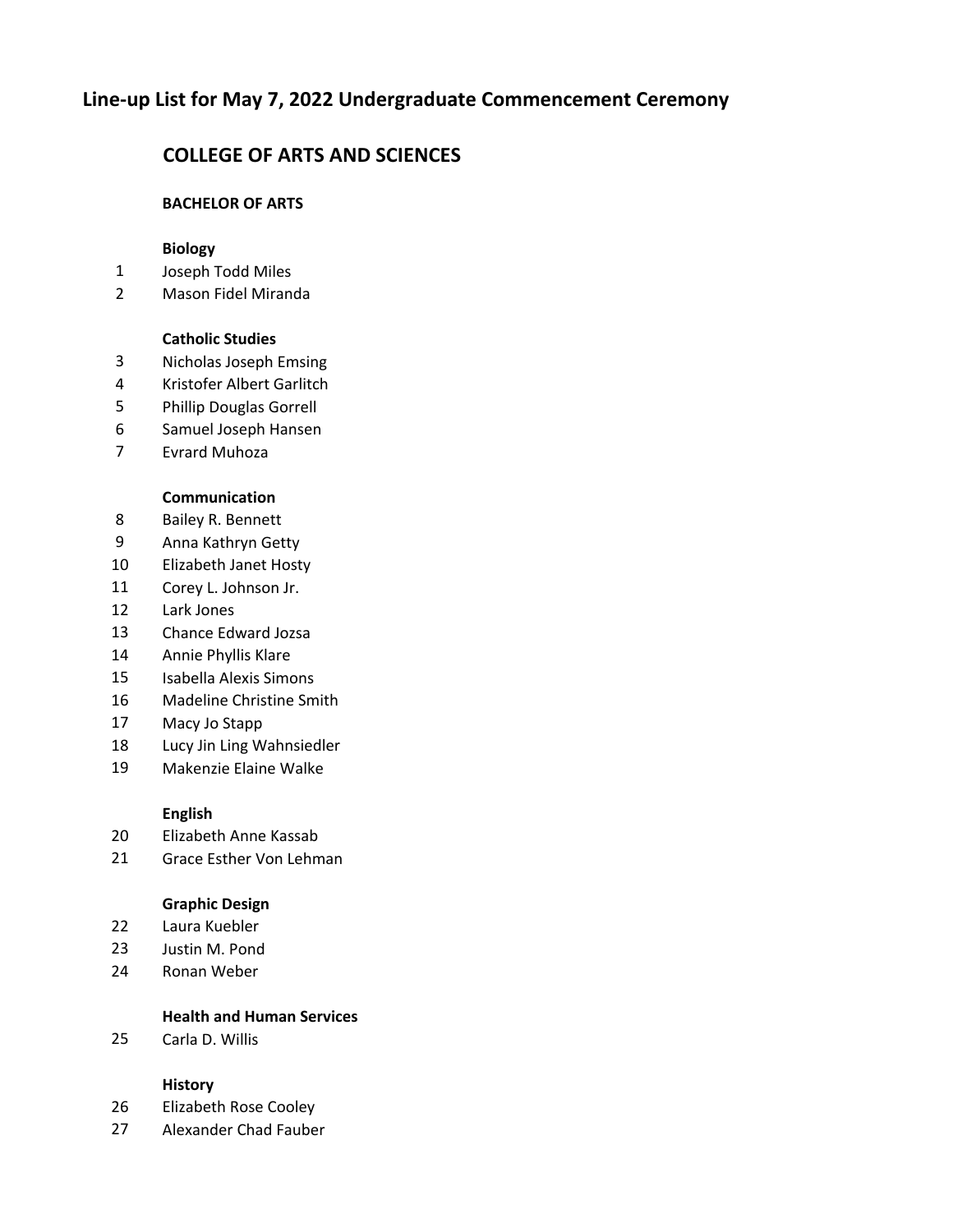- Connor T. Heard
- Sophia Rose Kalscheur
- Alaina J. Mattingly
- Terrence Martin McConnell
- Marsela Elise Mendoza
- Aubrey Nicole Miles
- Samantha Elaine Miller
- Claire L. Reeves
- Baustin W. Skillman

#### **Mathematics**

- Sydney Marie Bement
- Savannah M. Myers
- Devin Marie Raters

#### **Philosophy**

- Samuel B. Barnett
- Anthony Joseph Brandt
- Noah Gibson Isch
- Flynn J. Mudd
- Khaing Myae Thu

### **Political Science**

- Sebastian Xzavier Francisco
- Katherine Anna Grabowski
- Isaiah Timothy Mizell
- Julian Michael Santos
- Abigail Alexandra Unrue

#### **Psychology**

- Travis Douglas Blackburn
- Kara Jade House
- Lauren Elizabeth Kenny
- Sarah Breann Royer
- Darius Michael Shelton
- Jaden Sage Wills

#### **Public Health**

- Jada Chanelle Burton
- Jacqueline Ingrid Jania
- Kamille Elizabeth Ware

### **Religious Education**

- Mackenzie Kay Nguyen
- Sara Martina Roell
- Benjamin Dennis Wilson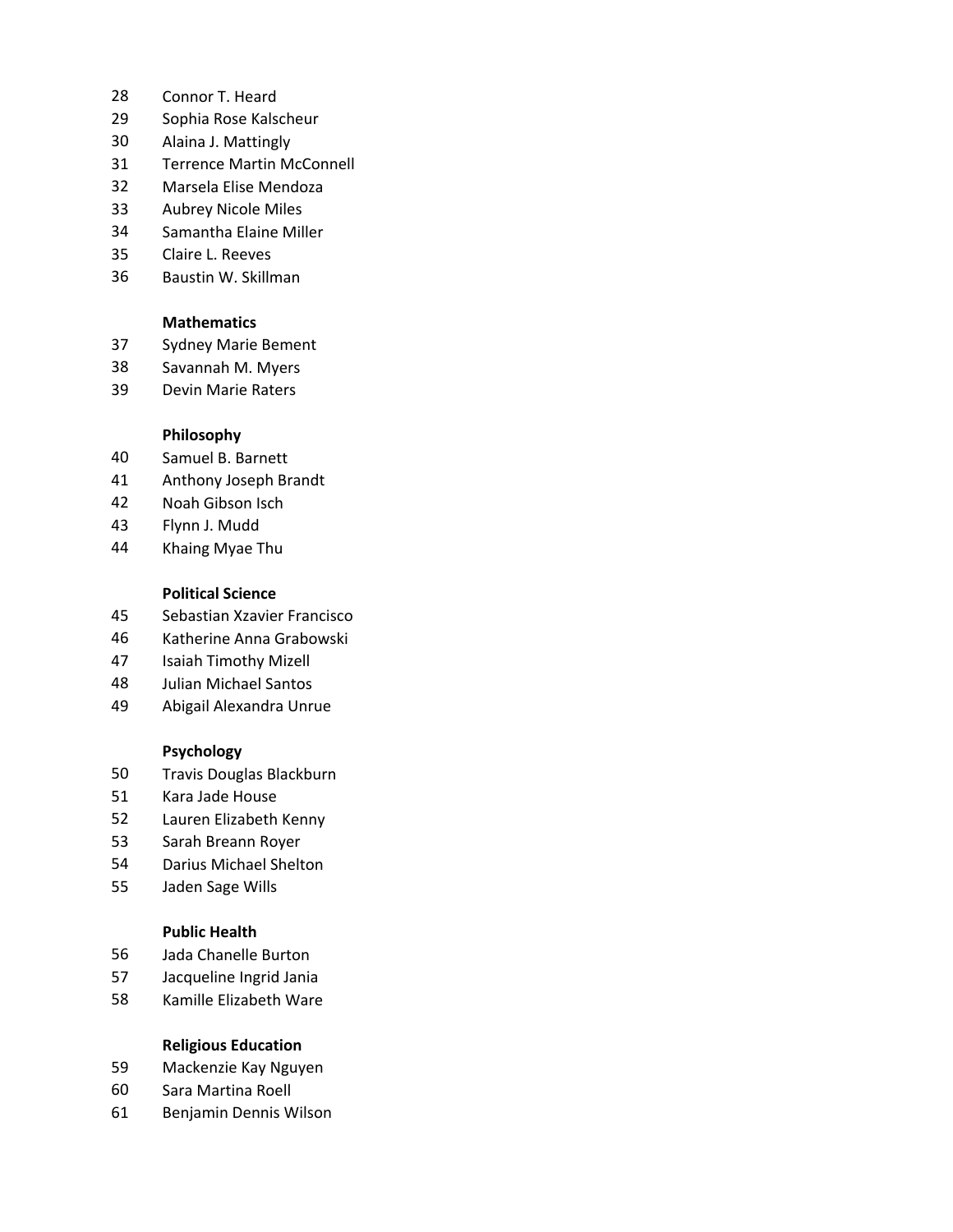#### **Sociology**

- Grace Elise Garbsch
- Catherine Leigh Stone

#### **Spanish**

- Jennifer Maribel Huerta
- Ivanna Ocampo Medina
- Caleb Dalton Sheets

#### **Theatre**

Sarah Elizabeth Blair

## **BACHELOR OF SCIENCE**

### **Biology**

- Chloe Elizabeth Bretzlaff
- Connor S. Campbell
- Adrianna Rena Coil
- Zyan Andrew Davis
- Dakota Anavey Dorsett
- Alexis A. Fohl
- Mariana L. Gigliuto
- Owen Charles Golliher
- Elizabeth Faye Gordon Hales
- Grace Anne Harmon
- Nathan Daniel Hubbard
- Richard J. Kwak
- Kelsey M. Lang
- Elizabeth Dawn Lewis
- Nathaniel Michael Marks
- Grace Elizabeth McIntyre
- Isabella Penglase
- Teodora Maria Simion
- Danielle Marie Smith
- Emily Ann Varrasso

#### **Chemistry**

- Brendon Thomas Fuller
- Zijiao Wang

## **Computer Science**

- Alexander Joseph Antonelli
- Alexander J. Smith

### **Mathematics**

- Christian Robert Dupuis
- Luke William Ertel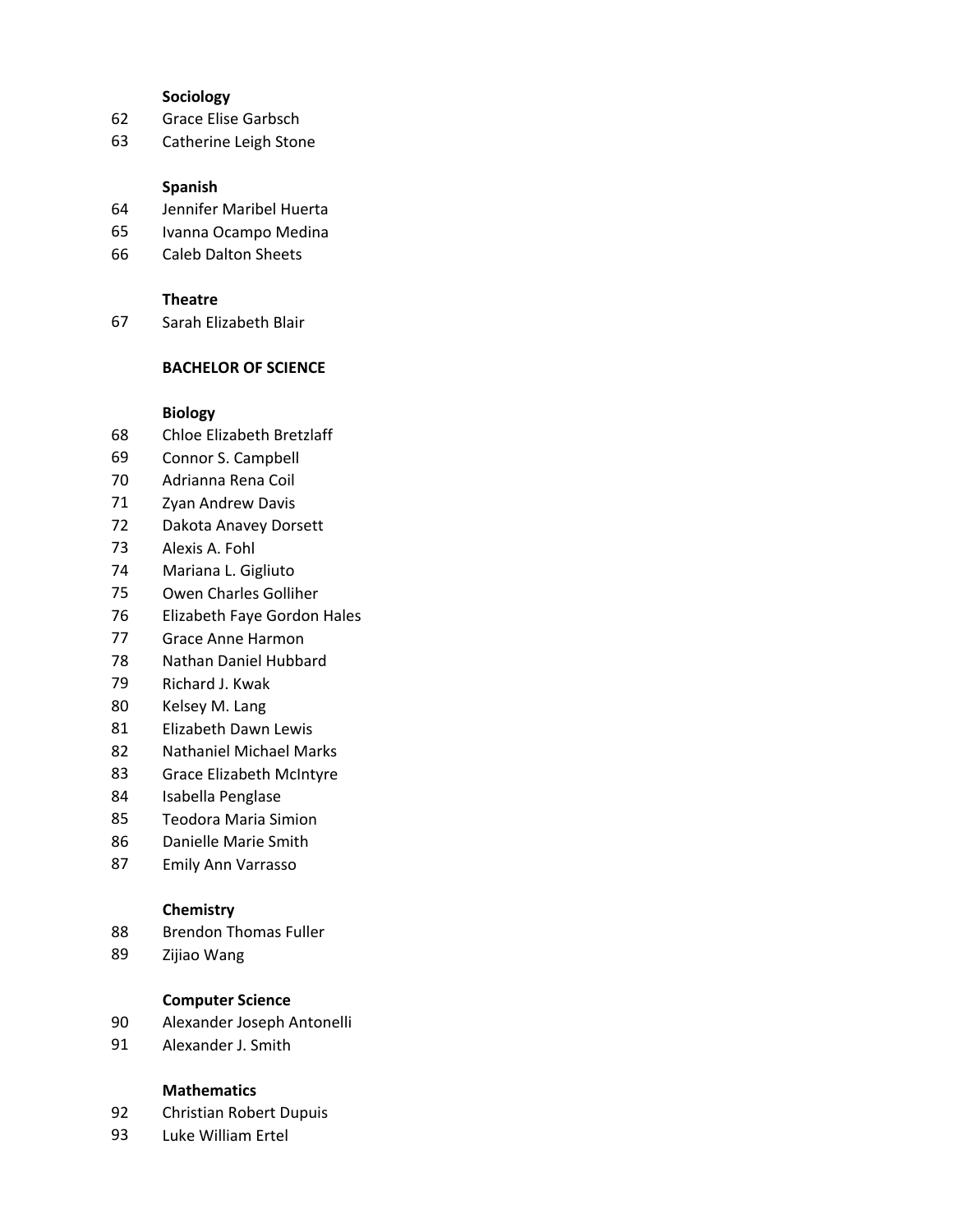Elijah David House

## **Psychology**

- Miranda Nicole Bridges
- Payton Rene Haygood
- Bryce Edward Lang

## **Public Health**

- Payton Elizabeth Apple
- Adrian‐Gregor Urbano Cunanan
- Karalyn Irene Evans
- Carter Andreas Michanicou
- Margaret H. Peck

## **BACHELOR OF SOCIAL WORK**

## **Social Work**

- Nicholas Okon Beedie II
- Franchessca Zarahi Cardenas
- Savannah Rose Holthaus
- Kerrigan Nicole McSweeney
- Thania Salazar
- Lauren Elizabeth Speer
- Bonnie Madison Wagner

## **ASSOCIATE IN SCIENCE**

## **Paralegal Studies**

Barbara Martin

# **SAINT JOSEPH'S COLLEGE OF MARIAN UNIVERSITY‐INDIANAPOLIS**

## **ASSOCIATE IN ARTS**

### **Liberal Arts**

- Victure Allen Coffey Highbaugh
- Nelson Sherrell Duerson
- Avery Zhaine Gutierrez
- Estrella Abigail Mejia
- Jose Alfredo Palacios‐Mota
- Daniela Toral

## **ASSOCIATE IN SCIENCE**

### **Business**

Cindy Espinoza Betancourth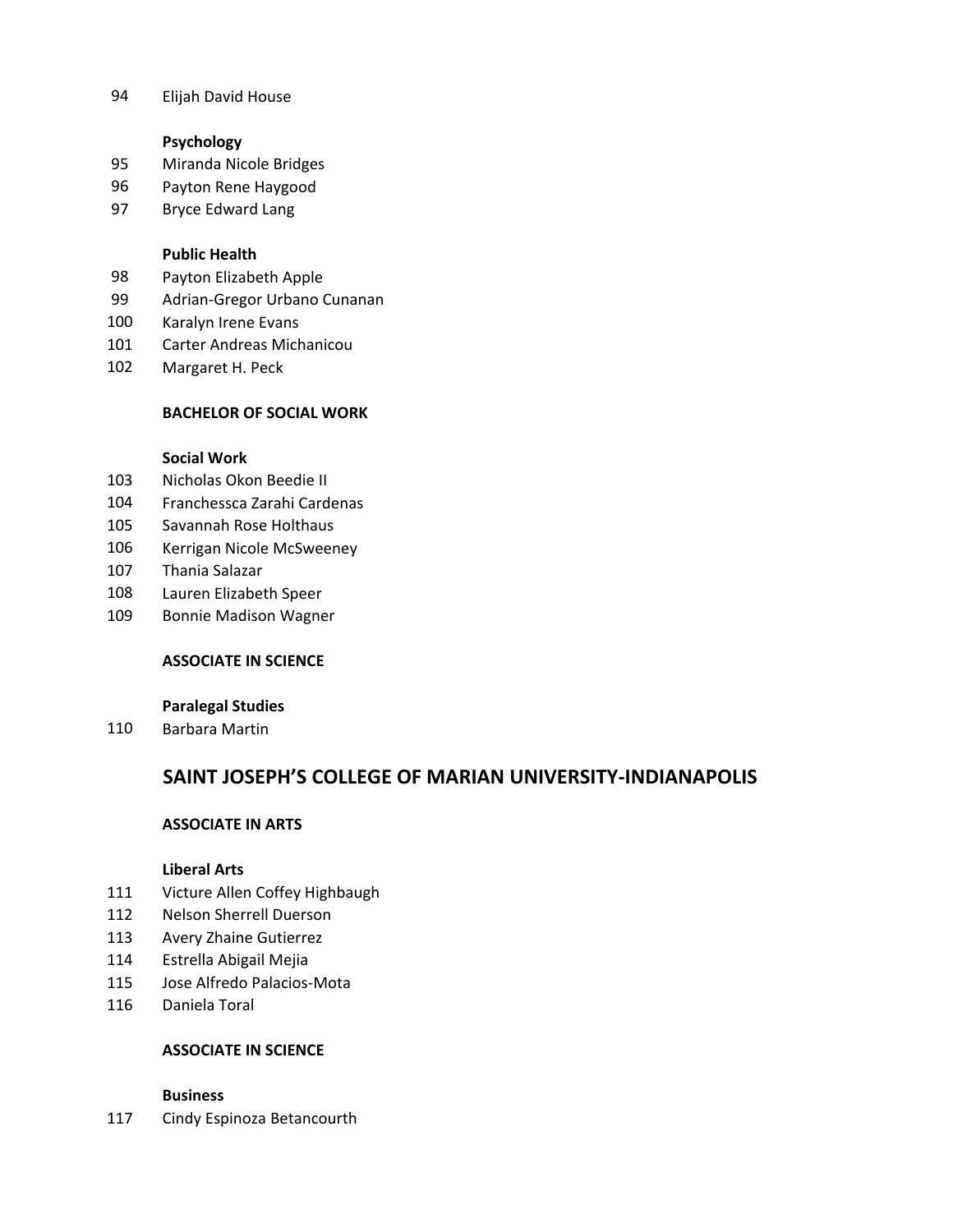- Lesley Bonilla
- 119 Jada Briscoe-Fox
- Mauricio A. Garcia Bordonabe
- Elmer Lopez
- Michael Curtis Jay Manns Jr.
- Joel U. Palacios
- Sarah Pope

# **KLIPSCH EDUCATORS COLLEGE**

### **BACHELOR OF ARTS**

#### **Education P‐12**

- Elizabeth Marie Bath
- Tristen J. Tonte
- Crisia Samantha Turcios

#### **Elementary Education**

- Catherine Alondra Avila
- Angela Marie Boswell
- Kassidi Mae Cadle
- 131 Isaac Carrera-Ochoa
- Summer Annmarie Cress
- Carly Lauren Cuffel
- Aleczandra M. Dolan
- Theresa Marie Fenton
- Meghan Delynn Griggs
- Grace Doran Hamilton
- Hadley Therese Hawkins
- Anna Elizabeth Howard
- Maria Christine Jasek
- Jozina Cora McDorman
- Anne Marie McGarvey
- Moira Marjorie Metz
- Abigail Marie Riehle
- Kain M. Rust
- Patrick Allen Scheidler
- Isabella Renee Sterchi
- Skyler Rose Ward

### **Secondary Education**

- Jocelynn Nicole Burton
- Helen Kathryn Crodian Cunningham
- Daniela Lopez
- Erica Alexandra Mailloux
- Jomar Eman Seals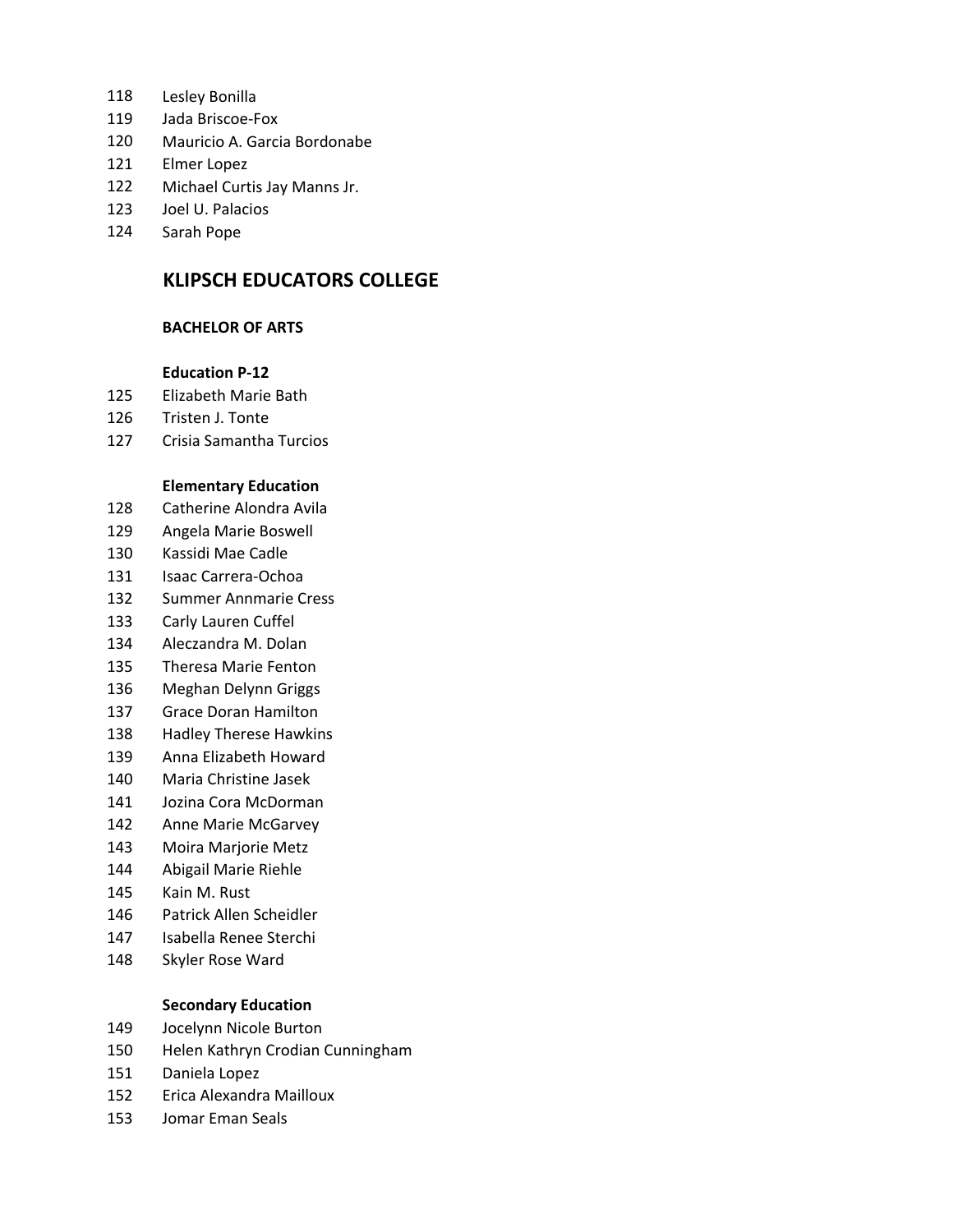- Gabriel J. Treviño
- DeChelle TyAnne Turner

#### **Special Education: P‐12**

Erynne Regina Pope

## **BACHELOR OF SCIENCE**

### **Health and Physical Education**

- James Edward Jenkins
- Justin Ledoux

### **Secondary Education**

Maxwell Patrick Horrigan

# **LEIGHTON SCHOOL OF NURSING**

### **BACHELOR OF SCIENCE IN NURSING**

- Martha Lidia Alcantar
- Kyle Aldrich
- Jake Wesley Anderson
- Barijisu Awali
- Crystal Barnett
- Alexis Marie Beck
- Chelsea Maryrose Bellman
- Abigail Faith Burns
- Jessica Elizabeth Button
- Justin Cain
- Savannah Jewell Chance
- Molly A. Church
- Tori Elizabeth Marie Cornell
- Brianna Elise Croner
- Rachel M. Cross
- Edward Joseph Danner
- Gillian Elise Defalque
- Kaitlyn Elizabeth Dinkel
- Lauryn Elizabeth Federspiel
- Adriana Jade Fonseca
- Richard Anthony Hardister
- Jacob Timothy Hartman
- Olivia Grace Hole
- Danielle Kristine Hudnut
- Alexis Rose Jones
- Mary Mirembe Kasozi
- Seth Daniel Knoll
- Elizabeth Renee Lester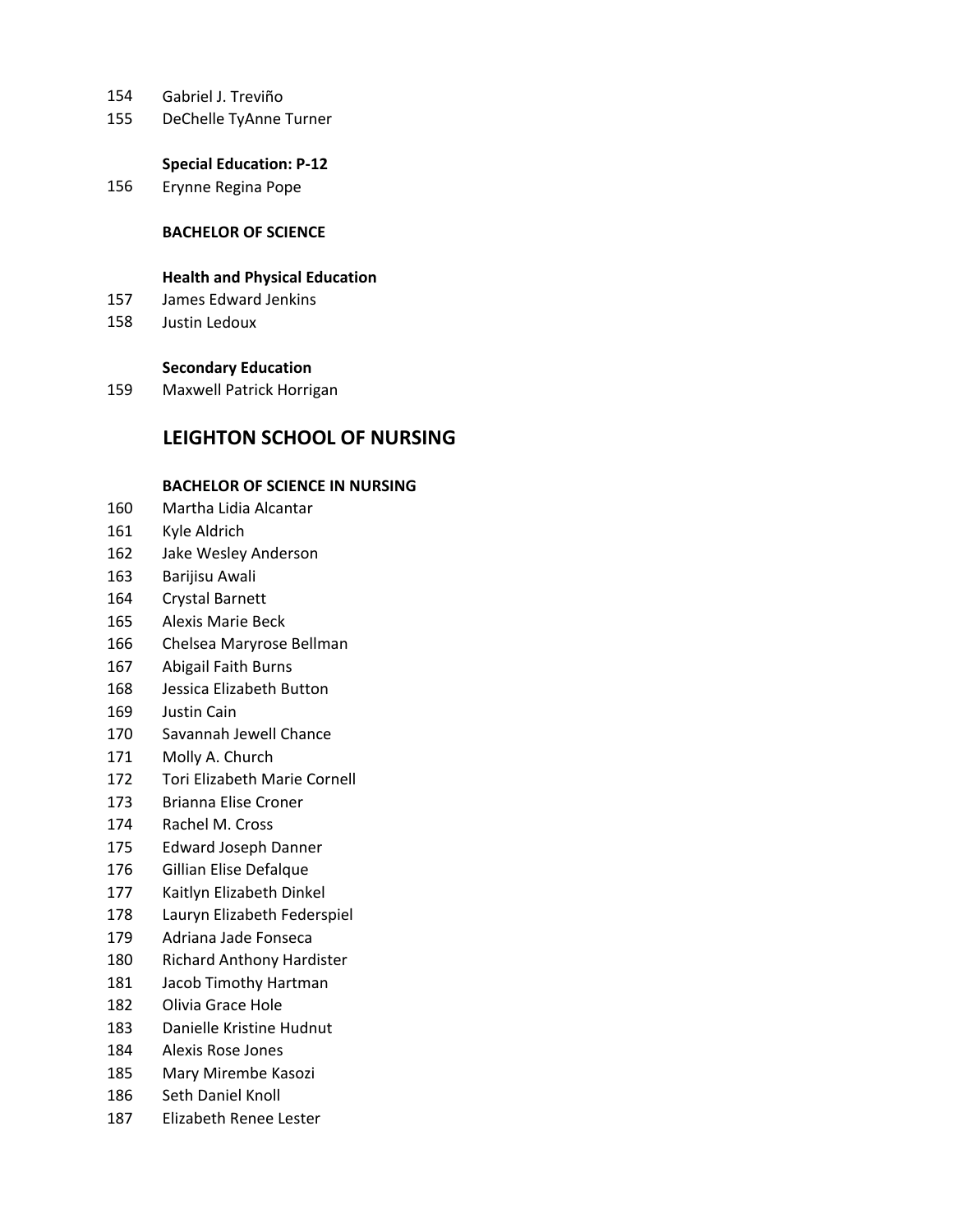- Victoria Marie Love
- Abigail Jane Martin
- David R. McCarthy
- Humberto Medina Ochoa
- Dana Meinen
- Marie Claire Mendel
- Libby ReAnne Miller
- Inozentia Zietha Regina Moore
- Aileen Moreno
- Birgit Ann Morris
- Alexandria K. Naleway
- Bibian U. Nnatubeugo
- Dillon A. Olejnik
- Jacob Michael Oppy
- Claudia Oribhabor
- Sui Par
- Talisha Michelle Parker
- Brittany M. Pickett
- Faith Beatrice Pitts
- Brittany Randall
- Breanna Jo Reed
- Cassandra M. Revadelo
- Haley Marie Robinette
- Jayla Robinson
- Amanda Roell
- Kelly Colleen Rooney
- Emma Elizabeth Roskuski
- Jacey Lynn Scales
- Emily Leeanne Schommer
- Olivia M. Schuh
- Brooke Renae Teague
- Emily Faye Thompson
- Karla Denise Thurmond
- Colette Lynn Van Noy
- Caitlin Christine Wagner
- Gabrielle Marie Weinkauf
- Desmond R. Williams
- Rayna Paige Onate Wilson
- Kendall Marie Wyatt
- Sung Tha Par Zathang

## **BYRUM SCHOOL OF BUSINESS**

## **BACHELOR OF BUSINESS ADMINISTRATION**

**Business Administration**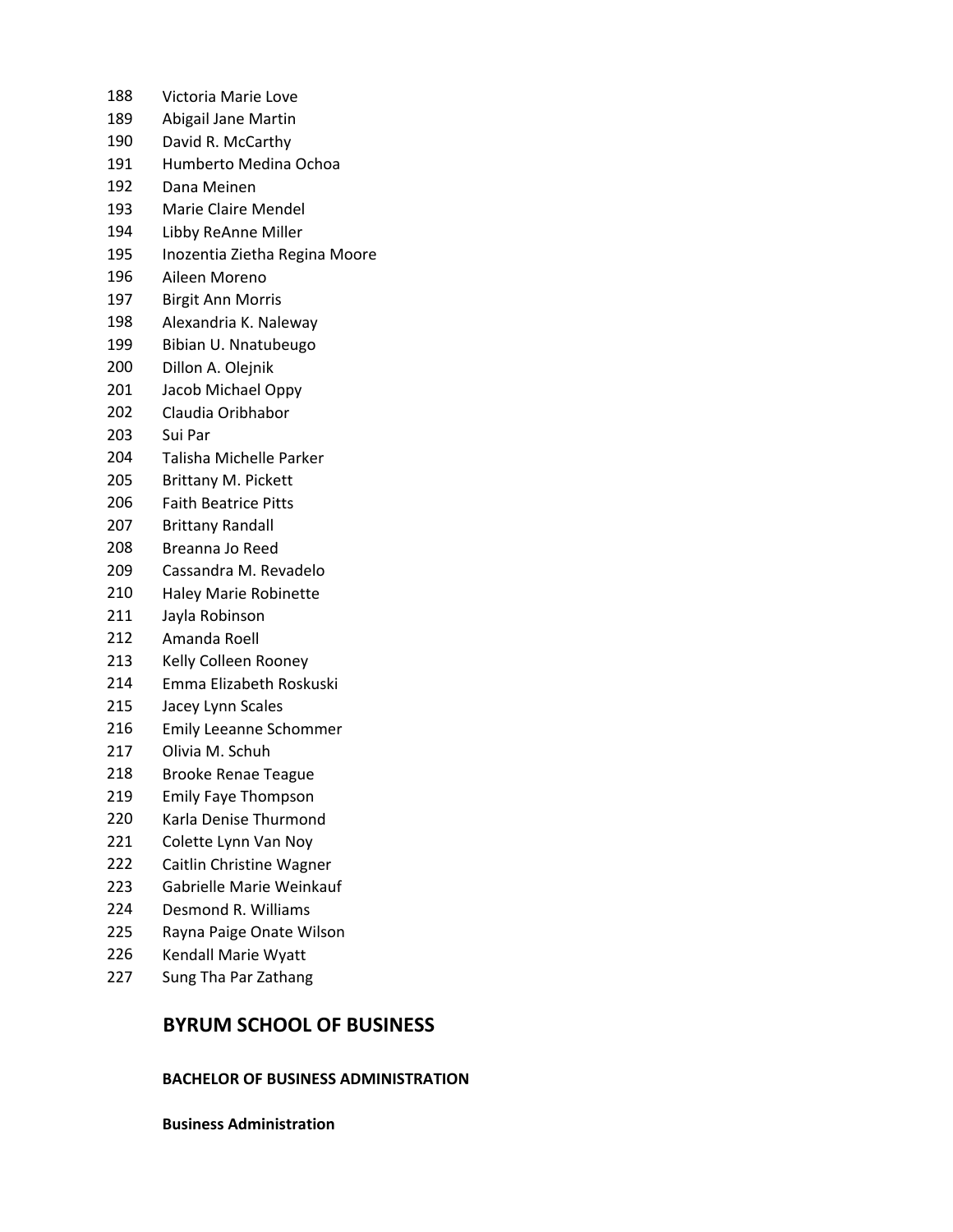- David L. Brinegar
- Ann Marie Delp
- Erica N. Harris
- Kaitlin Marie Maxwell
- Kayla Lynn McClure
- Sarah Elise Rhyne
- JoEvette Wiley

#### **BACHELOR OF SCIENCE**

#### **Accounting**

- Timothy Michael Annee Jr.
- Jameson Isaac Brown
- Artemio Calvillo
- Ismael Cornejo Jr.
- Gregory Scott Fulling
- Lal Chan Hima
- Colton Phillip Keasey
- Fernino Kyle L. Liwanag
- Trey Ethen McCartney
- Ike Pearson Murrell
- Jordan Thomas Shepherd
- Andrew John Streit
- Kevin Daniel Zmyslo

#### **Business Analytics**

- William C. McAuley
- Nicholas Allen Mitchell
- Calvin B. Taylor
- James Addison Williams

#### **Finance**

- Olivia Johanna Armstrong
- Jake Alan Bennett
- Will Allen Boyer
- Matthew J. Chapman
- James Doti
- Jack William Hansen
- Matthew William Jenkins
- Margaret Elizabeth Meyer
- Hunter S. Sylvester

#### **Management**

- Abel Eduardo Alvarez
- 262 Charles A. Crayton II
- David Joseph Delph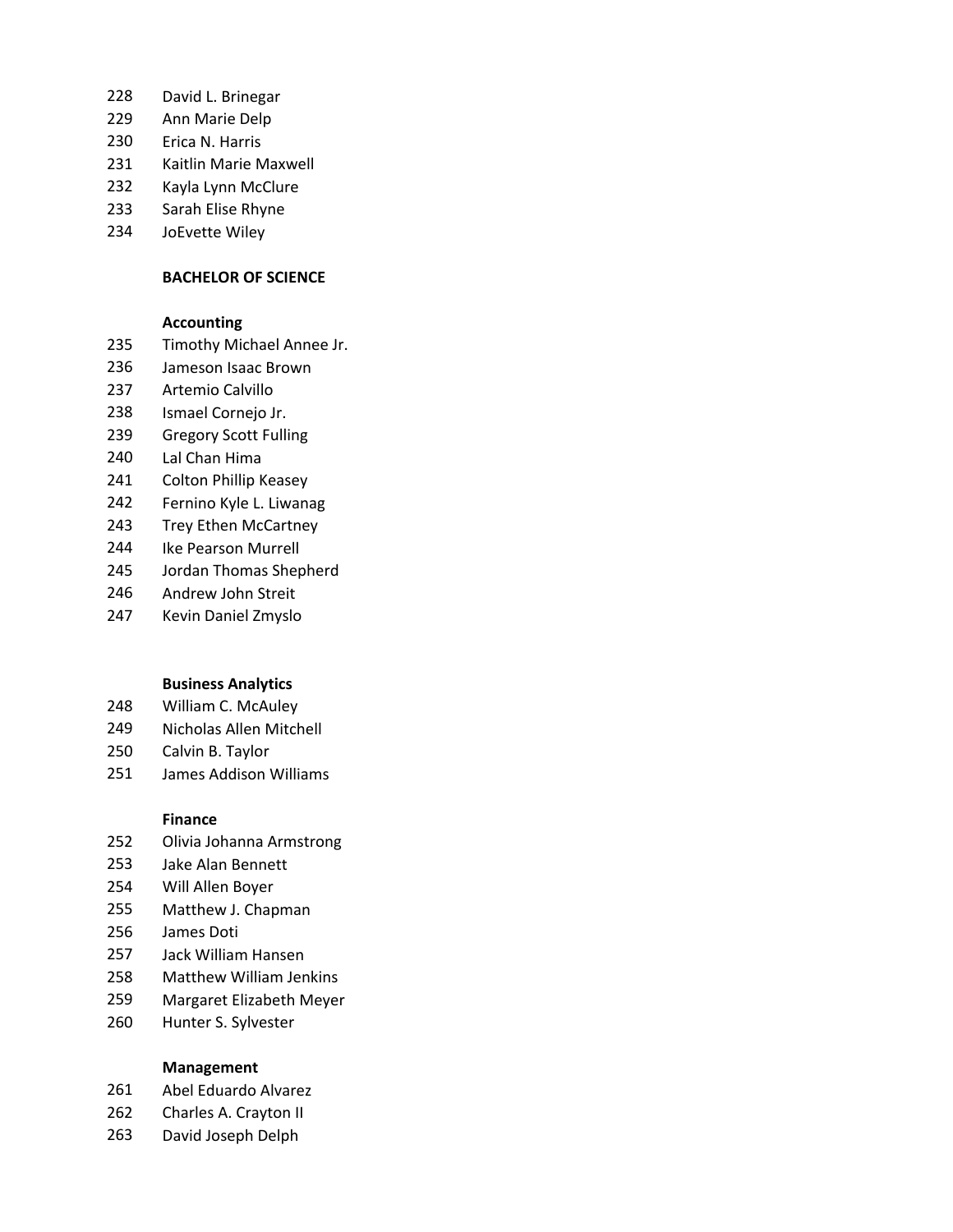- Megan Ward Esterline
- Eirik Hagerupsen Hansen
- Paige Elizabeth Hoog
- Diogo Jesus
- Ty Johnson
- Zachary Douglas Littelmann
- Jose Mesa Ureña
- Matthew Joseph Robinson
- Kim Schwensen
- Jordan K. Spangler
- Christian Thomas Stewart
- Olivia Kathryn Thomas
- Rieneke Van Hasselt
- Samuel Glenn Vogt

### **Marketing**

- Samuel Mayers Ashton
- Allan Maurice Augustus
- Anton Ray Berry
- Mackenzi R. Black
- Sebastian S. Buckeridge
- Bryce D. Carmack
- Matthew Jeremy Hamer
- Georgia Hannah Cecil Hinkle
- Michaela Rene Hoffa
- Zarrien Adon Johnson‐Bey
- Hiro Kato
- Jesus Alejandro Mancera Gomez
- John T. Matthews
- Caleb W. Meyer
- Sydni Grace Montgomery
- Harpreet Kaur Sandhu
- Miranda Erin Schwent
- Sandra Rosemarie Sledge
- Sarah M. Spangler
- Mason L. Talos
- Emily Ann Tevault
- Makayla Kay Walke

# **PROGRAM IN EXERCISE AND SPORTS SCIENCE**

### **BACHELOR OF SCIENCE**

- **Exercise Science**
- Henry Adam Daniel